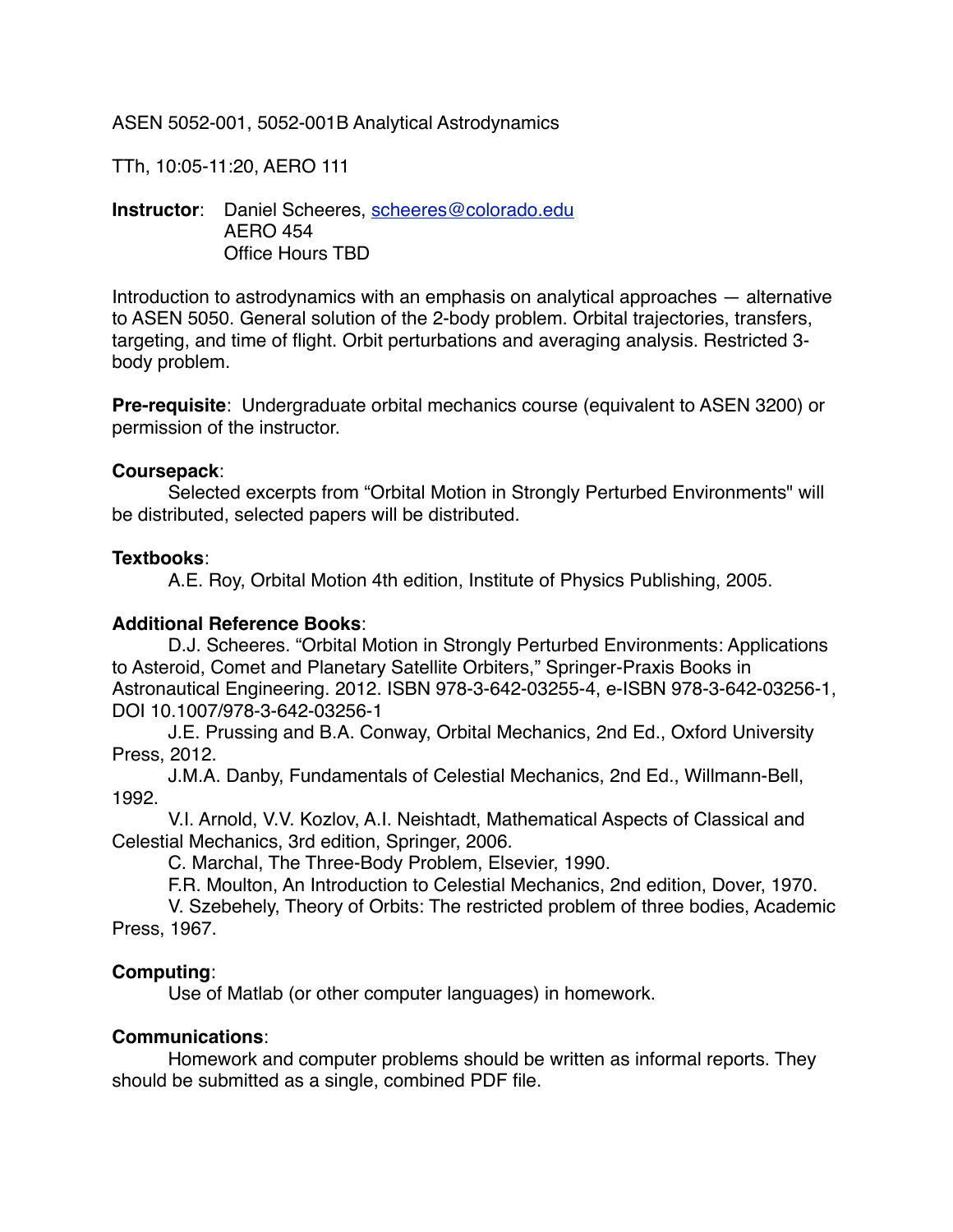#### **Grading**:

| HW problems:            | 25% |
|-------------------------|-----|
| Computational problems: | 25% |
| Mid-term exam:          | 25% |
| Final exam:             | 25% |

#### **Topics**:

Principles of orbital mechanics. Orbital trajectories, transfers, time of flight. Trajectory propagation and targeting. Orbit perturbation formulation and analysis. Restricted 3-body problem with applications.

#### **Syllabus (Scheeres)**:

#### Orbital mechanics

Formulation of two-body, three-body and n-body problems The two-body problem solution Elliptical and circular orbits Parabolic and hyperbolic trajectories 3-D trajectories and orbit elements Time of flight and orbit propagation

#### Orbital transfers

Impulsive maneuvers Lambert's theorem 3-D Targeting Fuel optimal considerations

Orbit perturbation formulations Variation of constants Lagrange's Equations Gauss' Equations Mean elements and averaging

Orbit perturbation analysis Effect of non-spherical gravity fields Low-thrust trajectories Atmospheric drag Tidal and third body effects

Restricted 3-body problem with applications Derivation of equations of motion Jacobi Integral, Zero-Velocity Curves, and Lagrange Points Hill approximation Numerical computation and analysis of orbits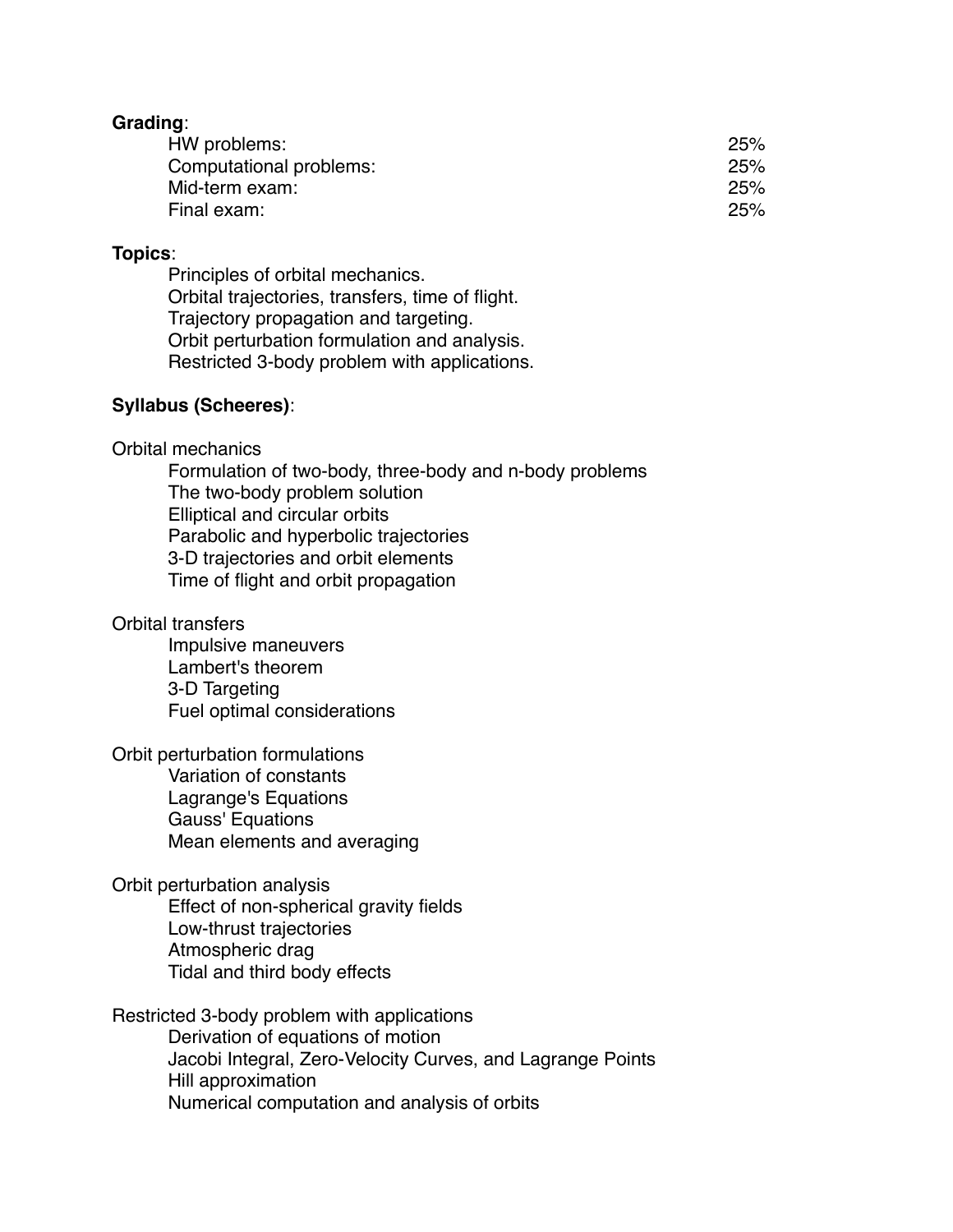#### **In-Class vs Remote course access:**

The following items detail my plans for delivering lectures and office hours, accommodating the restrictions that have arisen from the current pandemic crisis. If the campus transitions to a more restrictive stage, the course has been designed to be able to be run completely remotely. In this case, I will still deliver the lectures at the scheduled time, in general, and keep a Zoom channel open during the lectures. The lectures will also be recorded and available on the Canvas website.

The following guidelines apply to the 001 section. The 001B section is, by design, completely remote. Basically, the 001 students can access the 001B remote section functionality. The 001B students will also be able to dial into the Zoom broadcast if interested.

- Lectures will be delivered, except as noted, in AERO 111.
- All lectures will be recorded and available on the CANVAS website shortly after the lecture.
- I will stream a live Zoom session from my laptop during the lecture, allowing for questions from remote students over the Chat feature.
- Live participation in the course is not required, as all lectures will be available on Canvas. Thus attendance during course lectures is \*\*not\*\* required to successfully participate in the course.
- There is a limit of 21 students allowed in the AERO 111 classroom. We will likely have more than 21 people enrolled in the 001 Section of the course, thus there will need to be some class members that will access the course remotely.
- I will run an anonymous poll of the 001 students to see if anyone wishes to only do the class remotely. Following this, if there are more than 21 students who plan to be "live" in the classroom, I will institute a revolving schedule of live vs remote attendance.
	- Based on the poll information, we do not need to institute a revolving attendance schedule, although this may be revised at a later date.
- When in the classroom, all CU guidelines will be strictly enforced.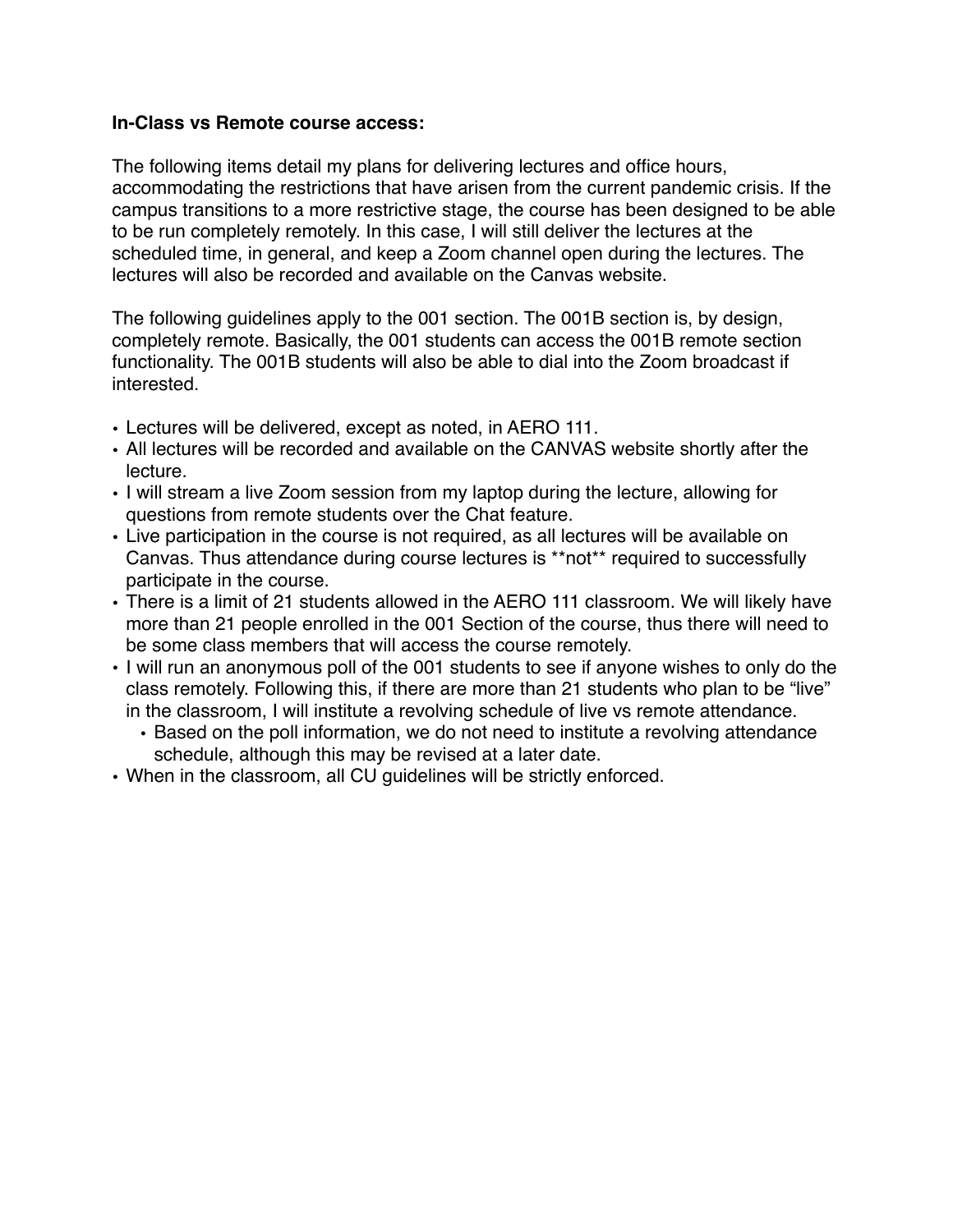# Required Syllabus Statements:

# SYLLABUS STATEMENTS

# CLASSROOM BEHAVIOR

Both students and faculty are responsible for maintaining an appropriate learning environment in all instructional settings, whether in person, remote or online. Those who fail to adhere to such behavioral standards may be subject to discipline. Professional courtesy and sensitivity are especially important with respect to individuals and topics dealing with race, color, national origin, sex, pregnancy, age, disability, creed, religion, sexual orientation, gender identity, gender expression, veteran status, political affiliation or political philosophy. For more information, see the policies on [classroom behavior](http://www.colorado.edu/policies/student-classroom-and-course-related-behavior) and the [Student Code of Conduct](https://www.colorado.edu/sccr/sites/default/files/attached-files/2019-2020_student_code_of_conduct_0.pdf).

# REQUIREMENTS FOR COVID-19

As a matter of public health and safety due to the pandemic, all members of the CU Boulder community and all visitors to campus must follow university, department and building requirements, and public health orders in place to reduce the risk of spreading infectious disease. Required safety measures at CU Boulder relevant to the classroom setting include:

- maintain 6-foot distancing when possible,
- wear a face covering in public indoor spaces and outdoors while on campus consistent with state and county health orders,
- clean local work area,
- practice hand hygiene,
- follow public health orders, and
- if sick and you live off campus, do not come onto campus (unless instructed by a CU Healthcare professional), or if you live on-campus, please alert [CU Boulder Medical](https://www.colorado.edu/healthcenter/coronavirus-updates/symptoms-and-what-do-if-you-feel-sick)  [Services](https://www.colorado.edu/healthcenter/coronavirus-updates/symptoms-and-what-do-if-you-feel-sick).

Students who fail to adhere to these requirements will be asked to leave class, and students who do not leave class when asked or who refuse to comply with these requirements will be referred to [Student Conduct and Conflict Resolution.](https://www.colorado.edu/sccr/) For more information, see the policies on [COVID-19 Health and Safety](https://www.colorado.edu/policies/covid-19-health-and-safety-policy) and [classroom behavior](http://www.colorado.edu/policies/student-classroom-and-course-related-behavior) and the [Student Code of Conduct.](http://www.colorado.edu/osccr/) If you require accommodation because a disability prevents you from fulfilling these safety measures, please see the "Accommodation for Disabilities" statement on this syllabus.

Before returning to campus, all students must complete the [COVID-19 Student Health and](https://www.colorado.edu/protect-our-herd/how#anchor1)  [Expectations Course](https://www.colorado.edu/protect-our-herd/how#anchor1). Before coming on to campus each day, all students are required to complete a [Daily Health Form.](https://www.colorado.edu/protect-our-herd/daily-health-form)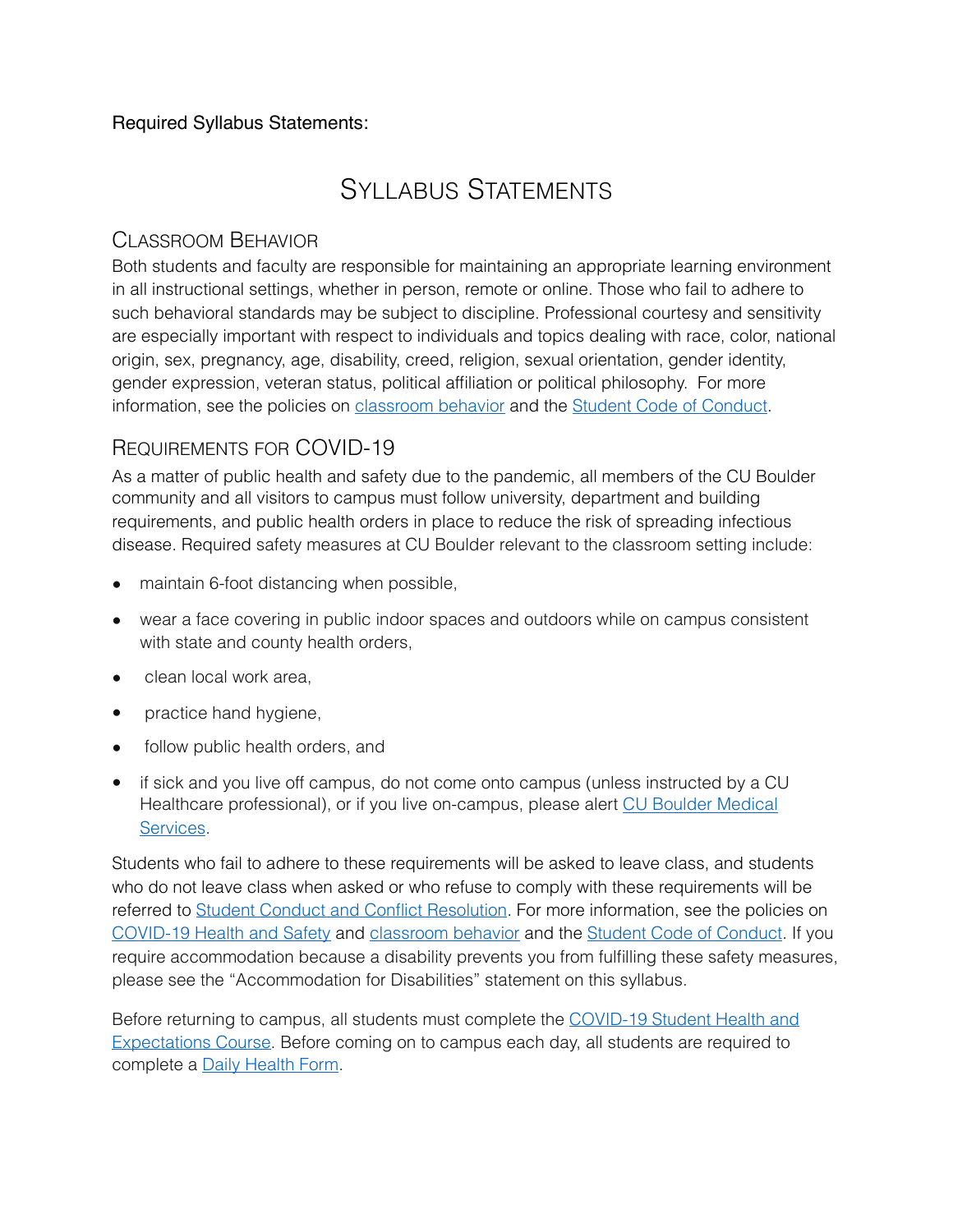Students who have tested positive for COVID-19, have symptoms of COVID-19, or have had close contact with someone who has tested positive for or had symptoms of COVID-19 must stay home and complete the [Health Questionnaire and Illness Reporting Form](https://www.colorado.edu/protect-our-herd/daily-health-form) remotely. In this class, if you are sick or quarantined, you must alert me to your general status and follow all CU guidelines.

# ACCOMMODATION FOR DISABILITIES

If you qualify for accommodations because of a disability, please submit your accommodation letter from Disability Services to your faculty member in a timely manner so that your needs can be addressed. Disability Services determines accommodations based on documented disabilities in the academic environment. Information on requesting accommodations is located on the [Disability Services website](https://www.colorado.edu/disabilityservices/). Contact Disability Services at 303-492-8671 or [dsinfo@colorado.edu](mailto:dsinfo@colorado.edu) for further assistance. If you have a temporary medical condition, see [Temporary Medical Conditions](http://www.colorado.edu/disabilityservices/students/temporary-medical-conditions) on the Disability Services website.

# PREFERRED STUDENT NAMES AND PRONOUNS

CU Boulder recognizes that students' legal information doesn't always align with how they identify. Students may update their preferred names and pronouns via the student portal; those preferred names and pronouns are listed on instructors' class rosters. In the absence of such updates, the name that appears on the class roster is the student's legal name.

# HONOR CODE

All students enrolled in a University of Colorado Boulder course are responsible for knowing and adhering to the Honor Code. Violations of the policy may include: plagiarism, cheating, fabrication, lying, bribery, threat, unauthorized access to academic materials, clicker fraud, submitting the same or similar work in more than one course without permission from all course instructors involved, and aiding academic dishonesty. All incidents of academic misconduct will be reported to the Honor Code ([honor@colorado.edu](mailto:honor@colorado.edu)); 303-492-5550). Students found responsible for violating the academic integrity policy will be subject to nonacademic sanctions from the Honor Code as well as academic sanctions from the faculty member. Additional information regarding the Honor Code academic integrity policy can be found at the [Honor Code Office website](https://www.colorado.edu/osccr/honor-code).

# SEXUAL MISCONDUCT, DISCRIMINATION, HARASSMENT AND/OR RELATED

# **RETALIATION**

The University of Colorado Boulder (CU Boulder) is committed to fostering an inclusive and welcoming learning, working, and living environment. CU Boulder will not tolerate acts of sexual misconduct (harassment, exploitation, and assault), intimate partner violence (dating or domestic violence), stalking, or protected-class discrimination or harassment by members of our community. Individuals who believe they have been subject to misconduct or retaliatory actions for reporting a concern should contact the Office of Institutional Equity and Compliance